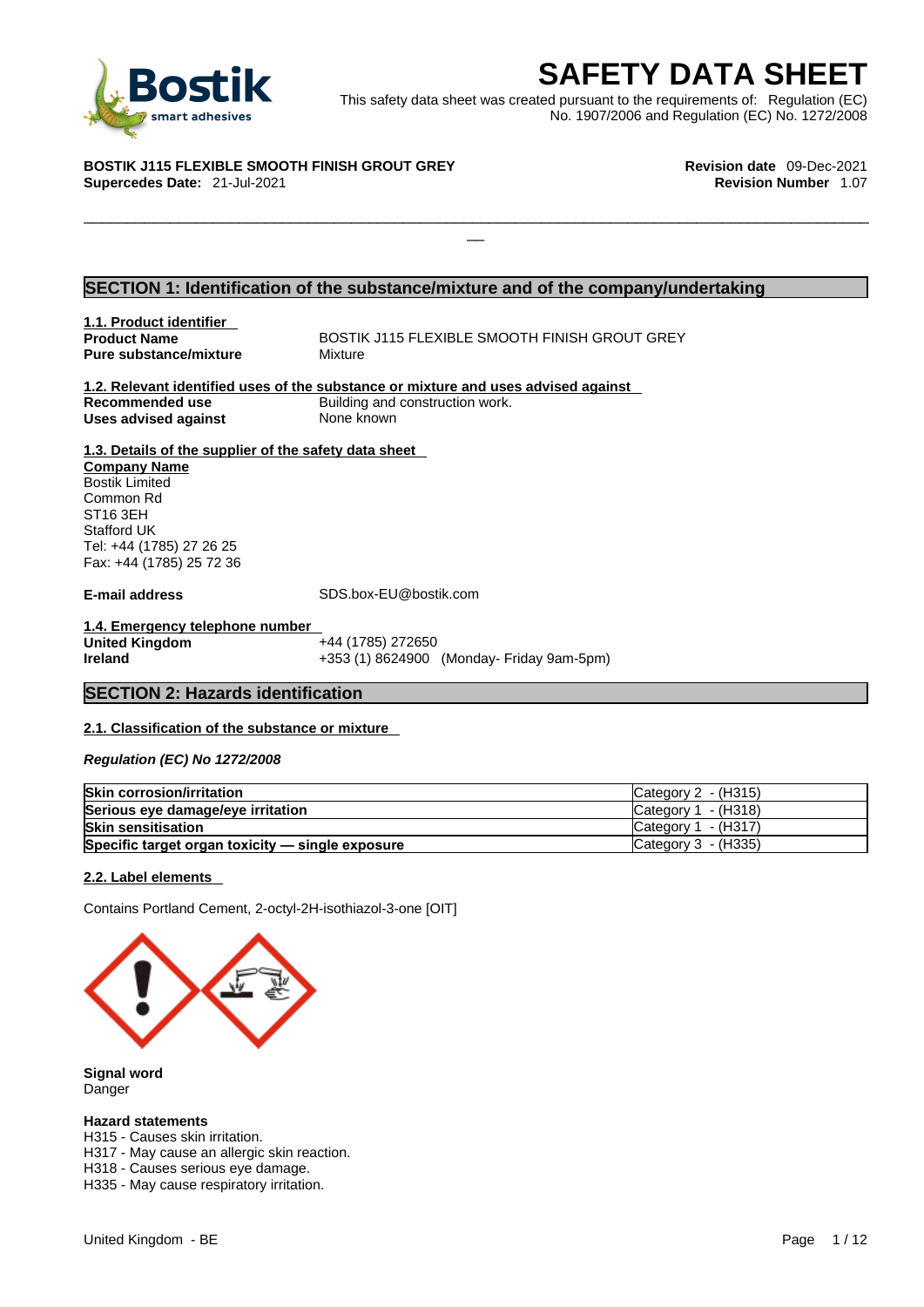\_\_\_\_\_\_\_\_\_\_\_\_\_\_\_\_\_\_\_\_\_\_\_\_\_\_\_\_\_\_\_\_\_\_\_\_\_\_\_\_\_\_\_\_\_\_\_\_\_\_\_\_\_\_\_\_\_\_\_\_\_\_\_\_\_\_\_\_\_\_\_\_\_\_\_\_\_\_\_\_\_\_\_\_\_\_\_\_\_\_\_

**Supercedes Date:** 21-Jul-2021 **Revision Number** 1.07

\_\_ **BOSTIK J115 FLEXIBLE SMOOTH FINISH GROUT GREY Revision date** 09-Dec-2021

#### **Precautionary Statements - EU (§28, 1272/2008)**

- P101 If medical advice is needed, have product container or label at hand
- P102 Keep out of reach of children
- P260 Do not breathe dust

P271 - Use only outdoors or in a well-ventilated area

P280 - Wear protective gloves/protective clothing/eye protection/face protection

P302 + P352 - IF ON SKIN: Wash with plenty of water and soap

P305 + P351 + P338 - IF IN EYES: Rinse cautiously with water for several minutes. Remove contact lenses, if present and easy to do. Continue rinsing

P310 - Immediately call a POISON CENTER or doctor

P362 + P364 - Take off contaminated clothing and wash it before reuse

P403 + P233 - Store in a well-ventilated place. Keep container tightly closed

P405 - Store locked up

P501 - Dispose of contents/ container to an approved waste disposal plant

#### **Additional information**

Cement product for which the amount of chromium VI was decreased to  $< 0.0002$  % by a reduction agent (related to the total dry weight).

#### **2.3. Other hazards**

When cement reacts with water a strong alkaline solution is produced. Prolonged contact with wet cement or wet concrete may cause serious burns because they develop without pain being felt e.g. when kneeling in wet cement even when wearing trousers. Frequent inhalation of large quantities of cement dust over a long period of time increases the risk of developing lung disease. Product dust may be irritating to eyes, skin and respiratory system. Repeated exposure may cause skin dryness or cracking.

#### **PBT & vPvB**

This mixture contains no substance considered to be persistent, bioaccumulating or toxic (PBT). This mixture contains no substance considered to be very persistent nor very bioaccumulating (vPvB).

#### **SECTION 3: Composition/information on ingredients**

#### **3.1 Substances**

Not applicable

#### **3.2 Mixtures**

| <b>Chemical name</b>                  | <b>EC No</b> | <b>CAS No</b> | Weight-%     | <b>Classification</b><br>according to<br><b>Regulation (EC)</b><br>No. 1272/2008<br>[CLP]        | <b>Specific</b><br>concentration limit<br>(SCL) | <b>REACH</b><br>registration<br>number |
|---------------------------------------|--------------|---------------|--------------|--------------------------------------------------------------------------------------------------|-------------------------------------------------|----------------------------------------|
| Quartz                                | 238-878-4    | 14808-60-7    | $40 - 80$    | $\lambda$                                                                                        |                                                 | [4]                                    |
| <b>Portland Cement</b>                | 266-043-4    | 65997-15-1    | $40 - 80$    | STOT SE 3<br>(H335)<br>Skin Irrit. 2<br>(H315)<br>Eye Dam. 1<br>(H318)<br>Skin Sens. 1<br>(H317) |                                                 | [5]                                    |
| 2-octyl-2H-isothiazol-3-o<br>ne [OIT] | 247-761-7    | 26530-20-1    | $0.01 - 0.1$ | Acute Tox. 3<br>(H301)<br>Acute Tox. 3<br>(H311)<br>Acute Tox. 3<br>(H331)                       | $\wedge$                                        |                                        |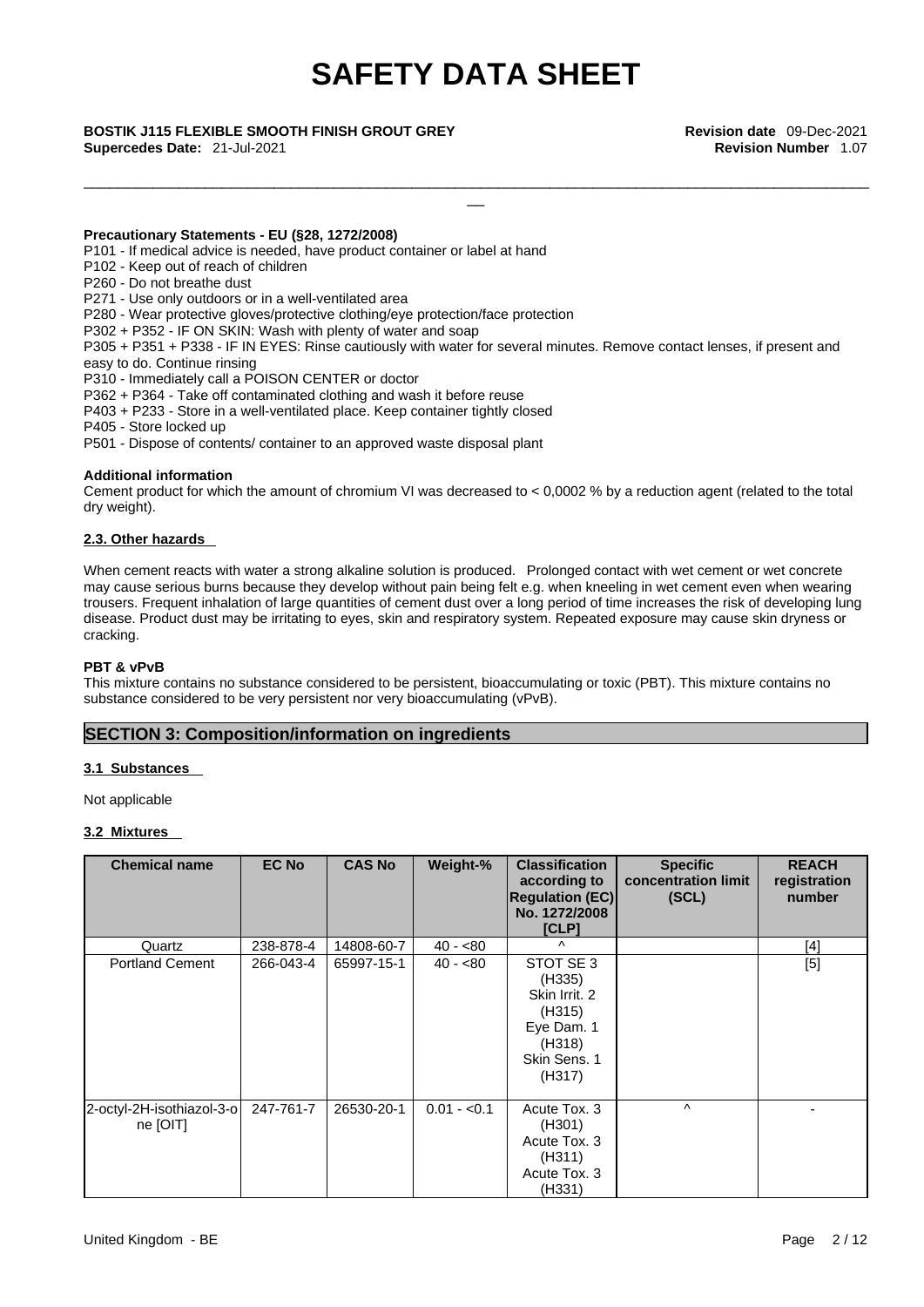**Supercedes Date:** 21-Jul-2021 **Revision Number** 1.07



NOTE [4] - This substance is exempted from registration according to the provisions of Article 2(7)(a) and Annex IV of REACH NOTE [5] - This substance is exempted from registration according to the provisions of Article 2(7)(a) and Annex V of REACH

#### **Full text of H- and EUH-phrases: see section 16**

Note:  $\wedge$  indicates not classified, however, the substance is listed in section 3 as it has an OEL

This product does not contain candidate substances of very high concern at a concentration >=0.1% (Regulation (EC) No. 1907/2006 (REACH), Article 59)

#### **SECTION 4: First aid measures**

#### **4.1. Description of first aid measures**

| <b>General advice</b>                                            | If medical advice is needed, have product container or label at hand.                                                                                                                                                                                                                                                                                                                                                                                |
|------------------------------------------------------------------|------------------------------------------------------------------------------------------------------------------------------------------------------------------------------------------------------------------------------------------------------------------------------------------------------------------------------------------------------------------------------------------------------------------------------------------------------|
| <b>Inhalation</b>                                                | Remove to fresh air. Get medical attention immediately if symptoms occur. IF exposed<br>or concerned: Get medical advice/attention.                                                                                                                                                                                                                                                                                                                  |
| Eye contact                                                      | Do not rub affected area. Immediately flush with plenty of water. After initial flushing,<br>remove any contact lenses and continue flushing for at least 15 minutes. Consult an<br>ophthalmologist.                                                                                                                                                                                                                                                 |
| <b>Skin contact</b>                                              | Brush off loose particles from skin. Remove material from skin immediately. Take off<br>contaminated clothing and wash it before reuse. In the case of skin irritation or allergic<br>reactions see a doctor.                                                                                                                                                                                                                                        |
| Ingestion                                                        | Rinse mouth. Never give anything by mouth to an unconscious person. Do NOT induce<br>vomiting. Call a doctor.                                                                                                                                                                                                                                                                                                                                        |
| Self-protection of the first aider                               | Avoid contact with skin, eyes or clothing. Wear personal protective clothing (see section<br>8).                                                                                                                                                                                                                                                                                                                                                     |
| 4.2. Most important symptoms and effects, both acute and delayed |                                                                                                                                                                                                                                                                                                                                                                                                                                                      |
| <b>Symptoms</b>                                                  | Burning sensation. Itching. Rashes. Hives. Causes serious eye damage. Irritating to<br>skin. Inhalation of dust in high concentration may cause irritation of respiratory system.<br>When cement reacts with water a strong alkaline solution is produced. Prolonged<br>contact with wet cement or wet concrete may cause serious burns because they develop<br>without pain being felt e.g. when kneeling in wet cement even when wearing trousers. |
|                                                                  | 4.3. Indication of any immediate medical attention and special treatment needed                                                                                                                                                                                                                                                                                                                                                                      |
| Note to doctors                                                  | May cause sensitisation in susceptible persons. Treat symptomatically.                                                                                                                                                                                                                                                                                                                                                                               |
|                                                                  |                                                                                                                                                                                                                                                                                                                                                                                                                                                      |

#### **SECTION 5: Firefighting measures**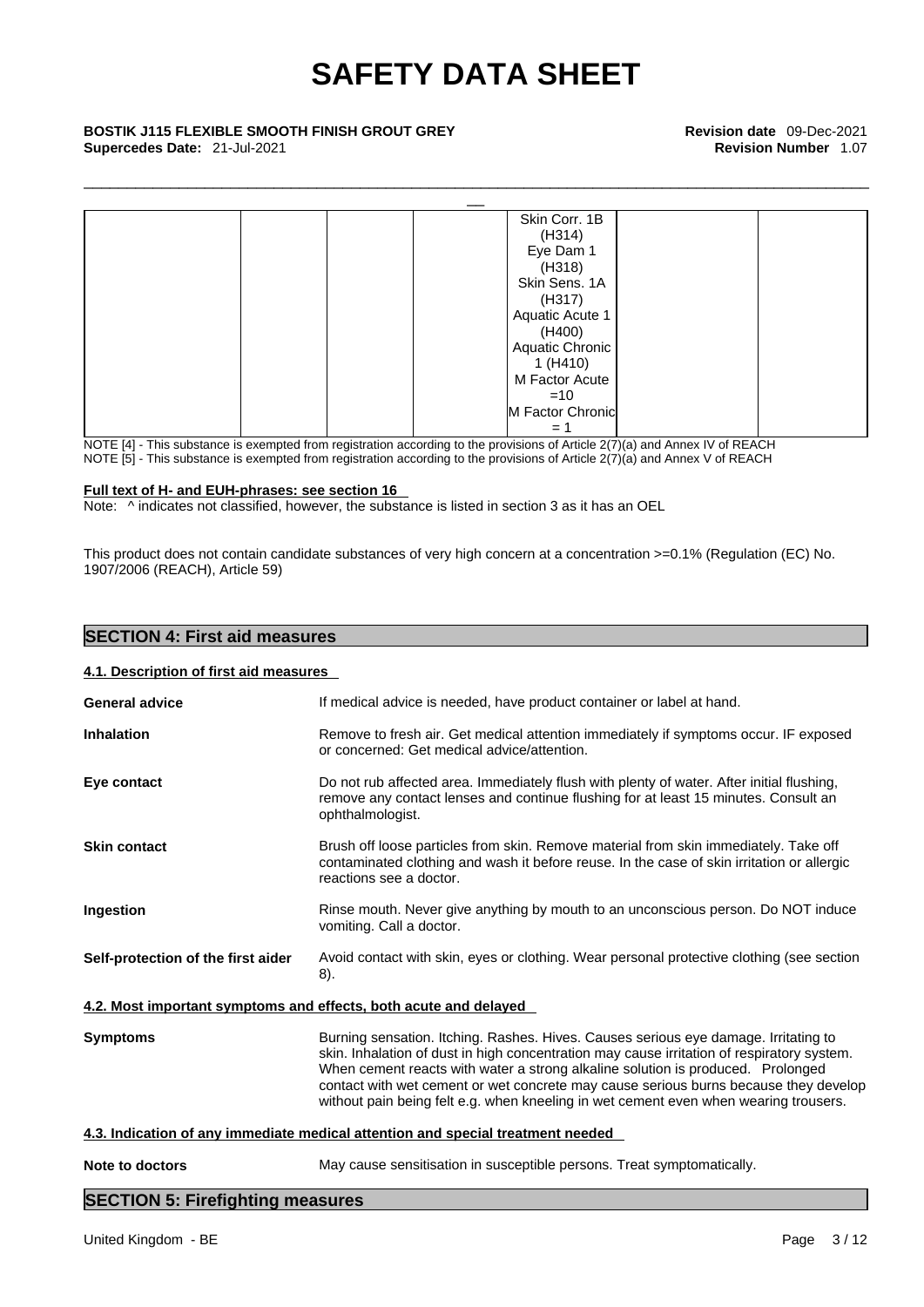**Supercedes Date:** 21-Jul-2021 **Revision Number** 1.07

| BOSTIK J115 FLEXIBLE SMOOTH FINISH GROUT GREY<br>Supercedes Date: 21-Jul-2021 | <b>Revision date</b> 09-Dec-2021<br><b>Revision Number 1.07</b>                                                                                                                                                                                              |
|-------------------------------------------------------------------------------|--------------------------------------------------------------------------------------------------------------------------------------------------------------------------------------------------------------------------------------------------------------|
| 5.1. Extinguishing media                                                      |                                                                                                                                                                                                                                                              |
|                                                                               |                                                                                                                                                                                                                                                              |
| <b>Suitable Extinguishing Media</b>                                           | Use extinguishing measures that are appropriate to local circumstances and the<br>surrounding environment.                                                                                                                                                   |
| Unsuitable extinguishing media                                                | Full water jet. Do not scatter spilled material with high pressure water streams.                                                                                                                                                                            |
| 5.2. Special hazards arising from the substance or mixture                    |                                                                                                                                                                                                                                                              |
| chemical                                                                      | Specific hazards arising from the Product is or contains a sensitiser. May cause sensitisation by skin contact.                                                                                                                                              |
| <b>Hazardous combustion products</b>                                          | Silicon dioxide.                                                                                                                                                                                                                                             |
| 5.3. Advice for firefighters                                                  |                                                                                                                                                                                                                                                              |
| precautions for fire-fighters                                                 | Special protective equipment and Firefighters should wear self-contained breathing apparatus and full firefighting turnout<br>gear. Use personal protection equipment.                                                                                       |
| <b>SECTION 6: Accidental release measures</b>                                 |                                                                                                                                                                                                                                                              |
|                                                                               | 6.1. Personal precautions, protective equipment and emergency procedures                                                                                                                                                                                     |
| <b>Personal precautions</b>                                                   | Avoid generation of dust. Do not get in eyes, on skin, or on clothing. Use personal<br>protective equipment as required.                                                                                                                                     |
| <b>Other information</b>                                                      | Refer to protective measures listed in Sections 7 and 8.                                                                                                                                                                                                     |
| For emergency responders                                                      | Use personal protection recommended in Section 8.                                                                                                                                                                                                            |
| 6.2. Environmental precautions                                                |                                                                                                                                                                                                                                                              |
| <b>Environmental precautions</b>                                              | Prevent product from entering drains. Do not allow to enter into soil/subsoil.                                                                                                                                                                               |
| 6.3. Methods and material for containment and cleaning up                     |                                                                                                                                                                                                                                                              |
| <b>Methods for containment</b>                                                | Cover powder spill with plastic sheet or tarp to minimise spreading and keep powder dry.<br>Prevent dust cloud.                                                                                                                                              |
| Methods for cleaning up                                                       | Do not dry sweep dust. Wet dust with water before sweeping or use a vacuum to collect<br>dust. Use appropriate personal protective equipment (PPE). Carefully shovel or sweep<br>up spilled material and place in suitable container. Avoid generating dust. |

**Prevention of secondary hazards** Clean contaminated objects and areas thoroughly observing environmental regulations.

**6.4. Reference to other sections** 

**Reference to other sections** See section 8 for more information. See section 13 for more information.

### **SECTION 7: Handling and storage**

#### **7.1. Precautions for safe handling**

| Advice on safe handling               | Ensure adequate ventilation. Avoid generation of dust. Avoid contact with skin, eyes or<br>clothing. Use personal protection equipment. Take off contaminated clothing and wash it<br>before reuse. |
|---------------------------------------|-----------------------------------------------------------------------------------------------------------------------------------------------------------------------------------------------------|
| <b>General hygiene considerations</b> | Avoid contact with skin, eyes or clothing. Wear suitable gloves and eye/face protection.<br>Do not eat, drink or smoke when using this product.                                                     |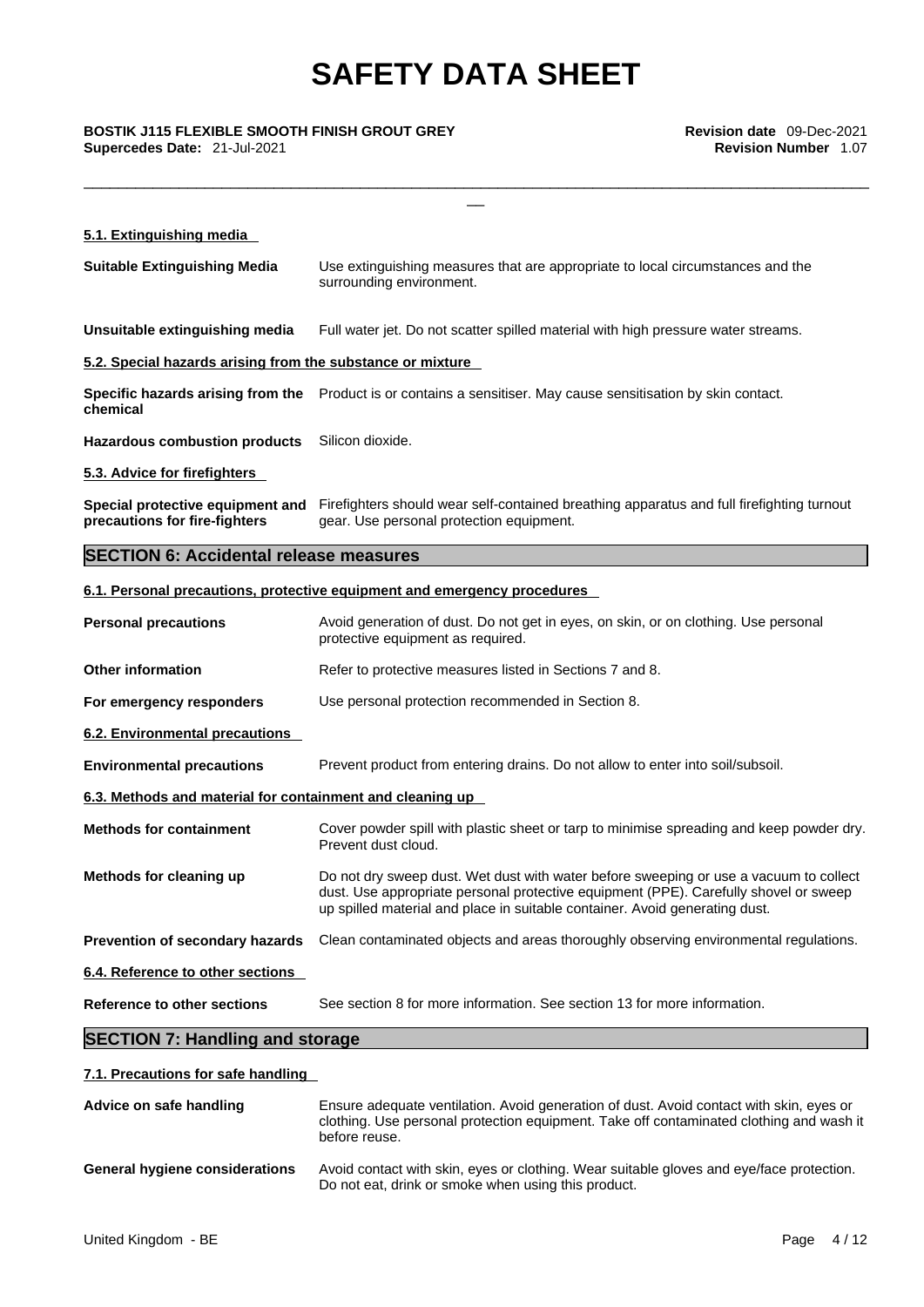# \_\_ **BOSTIK J115 FLEXIBLE SMOOTH FINISH GROUT GREY Revision date** 09-Dec-2021

**Supercedes Date:** 21-Jul-2021 **Revision Number** 1.07

#### **7.2. Conditions for safe storage, including any incompatibilities**

**Storage Conditions** Keep containers tightly closed in a dry, cool and well-ventilated place. Store locked up. Keep out of the reach of children. Keep the packing dry and well sealed to prevent contamination and absorption of humidity. Protect from moisture.

\_\_\_\_\_\_\_\_\_\_\_\_\_\_\_\_\_\_\_\_\_\_\_\_\_\_\_\_\_\_\_\_\_\_\_\_\_\_\_\_\_\_\_\_\_\_\_\_\_\_\_\_\_\_\_\_\_\_\_\_\_\_\_\_\_\_\_\_\_\_\_\_\_\_\_\_\_\_\_\_\_\_\_\_\_\_\_\_\_\_\_

#### **7.3. Specific end use(s)**

**Specific use(s)** Building and construction work.

**Risk Management Methods (RMM)** The information required is contained in this Safety Data Sheet.

**Other information Observe technical data sheet.** 

### **SECTION 8: Exposure controls/personal protection**

#### **8.1. Control parameters**

#### **Exposure Limits**

| <b>Chemical name</b>                 | <b>European Union</b>     | <b>United Kingdom</b>                                                                                          |
|--------------------------------------|---------------------------|----------------------------------------------------------------------------------------------------------------|
| Quartz<br>14808-60-7                 | TWA: $0.1 \text{ mg/m}^3$ | TWA: $0.1 \text{ mg/m}^3$                                                                                      |
| <b>Portland Cement</b><br>65997-15-1 |                           | TWA: $10 \text{ mg/m}^3$<br>TWA: 4 mg/m <sup>3</sup><br>STEL: $30 \text{ mg/m}^3$<br>STEL: $12 \text{ mg/m}^3$ |
| Dust<br>RR-12364-8                   |                           | TWA: $10 \text{ mg/m}^3$<br>TWA: 4 mg/m <sup>3</sup><br>STEL: $30 \text{ mg/m}^3$<br>STEL: $12 \text{ mg/m}^3$ |

**Derived No Effect Level (DNEL)** No information available

**Predicted No Effect Concentration** No information available. **(PNEC)** 

#### **8.2. Exposure controls**

| <b>Engineering controls</b>   | Ensure adequate ventilation, especially in confined areas. Vapours/aerosols must be<br>exhausted directly at the point of origin.                                                                                                                                                                                                                                                                                                                                                                                      |
|-------------------------------|------------------------------------------------------------------------------------------------------------------------------------------------------------------------------------------------------------------------------------------------------------------------------------------------------------------------------------------------------------------------------------------------------------------------------------------------------------------------------------------------------------------------|
| Personal protective equipment |                                                                                                                                                                                                                                                                                                                                                                                                                                                                                                                        |
| <b>Eye/face protection</b>    | Wear safety glasses with side shields (or goggles). Use eye protection according to EN<br>166, designed to protect against powders and dusts.                                                                                                                                                                                                                                                                                                                                                                          |
| <b>Hand protection</b>        | Wear protective gloves. Gloves must conform to standard EN 374. Gloves must conform<br>to standard EN 407. Ensure that the breakthrough time of the glove material is not<br>exceeded. Refer to glove supplier for information on breakthrough time for specific<br>gloves. For operations where prolonged or repeated skin contact may occur, impervious<br>gloves should be worn. Gloves made of plastic or rubber. Gloves should be replaced<br>regularly and if there is any sign of damage to the glove material. |
| Skin and body protection      | Suitable protective clothing. Apron. Gloves made of plastic or rubber. Avoid contact with<br>skin, eyes or clothing. Wear appropriate personal protective clothing to prevent skin<br>contact.                                                                                                                                                                                                                                                                                                                         |
| <b>Respiratory protection</b> | No protective equipment is needed under normal use conditions. If exposure limits are<br>exceeded or irritation is experienced, ventilation and evacuation may be required. Avoid<br>generation of dust. Possible nuisance dust.                                                                                                                                                                                                                                                                                       |
| Recommended filter type:      | black. with filter for particulates. Wear a respirator conforming to EN 140 with Type<br>P2/P3 filter or better.                                                                                                                                                                                                                                                                                                                                                                                                       |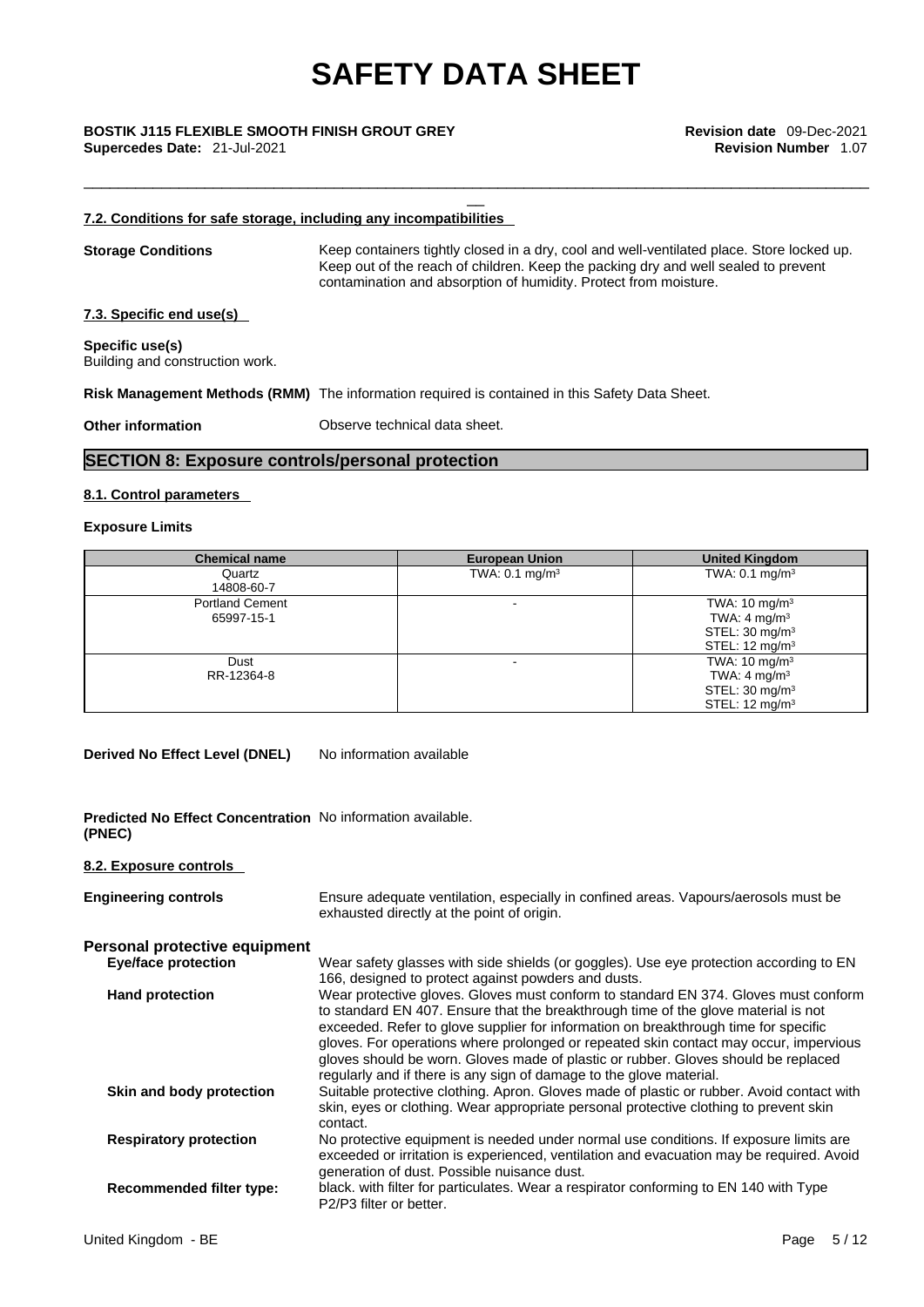\_\_\_\_\_\_\_\_\_\_\_\_\_\_\_\_\_\_\_\_\_\_\_\_\_\_\_\_\_\_\_\_\_\_\_\_\_\_\_\_\_\_\_\_\_\_\_\_\_\_\_\_\_\_\_\_\_\_\_\_\_\_\_\_\_\_\_\_\_\_\_\_\_\_\_\_\_\_\_\_\_\_\_\_\_\_\_\_\_\_\_

\_\_ **BOSTIK J115 FLEXIBLE SMOOTH FINISH GROUT GREY Revision date** 09-Dec-2021 **Supercedes Date:** 21-Jul-2021 **Revision Number** 1.07

**Environmental exposure controls** Do not allow into any sewer, on the ground or into any body of water.

### **SECTION 9: Physical and chemical properties**

**9.1. Information on basic physical and chemical properties**

| <b>Physical state</b><br>Appearance<br><b>Colour</b><br>Odour<br><b>Odour threshold</b> | Solid<br>Powder<br>Grey<br>No information available<br>No information available |                  |
|-----------------------------------------------------------------------------------------|---------------------------------------------------------------------------------|------------------|
| <b>Property</b>                                                                         | <b>Values</b>                                                                   | Remarks • Method |
| рH                                                                                      | No data available                                                               |                  |
| pH (as aqueous solution)                                                                | >11                                                                             |                  |
| Melting point / freezing point                                                          | Not applicable .<br>°C                                                          |                  |
| Initial boiling point and boiling<br>range                                              | Not applicable .<br>°C                                                          |                  |
| <b>Flash point</b>                                                                      | Not applicable .<br>°С                                                          |                  |
| <b>Evaporation rate</b>                                                                 | Not applicable.                                                                 |                  |
| <b>Flammability</b>                                                                     | No data available                                                               |                  |
| <b>Flammability Limit in Air</b>                                                        |                                                                                 |                  |
| Upper flammability or explosive No data available<br>limits                             |                                                                                 |                  |
| Lower flammability or explosive No data available<br>limits                             |                                                                                 |                  |
| Vapour pressure                                                                         | No data available                                                               |                  |
| <b>Relative vapour density</b>                                                          | No data available                                                               |                  |
| <b>Relative density</b>                                                                 | No data available                                                               |                  |
| <b>Water solubility</b>                                                                 | Cement based products react and<br>solidify in contact with water               | Insoluble        |
| Solubility(ies)                                                                         | No data available                                                               |                  |
| <b>Partition coefficient</b>                                                            | No data available                                                               |                  |
| <b>Autoignition temperature</b>                                                         | No data available                                                               |                  |
| <b>Decomposition temperature</b>                                                        | No data available                                                               |                  |
| <b>Kinematic viscosity</b>                                                              | Not applicable .                                                                |                  |
| <b>Dynamic viscosity</b>                                                                | Not applicable.                                                                 |                  |
| <b>Explosive properties</b>                                                             | No data available                                                               |                  |
| <b>Oxidising properties</b>                                                             | No data available                                                               |                  |
| 9.2. Other information                                                                  |                                                                                 |                  |
| Solid content (%)                                                                       | 100                                                                             |                  |
| <b>Softening Point</b>                                                                  | Not relevant                                                                    |                  |
| <b>VOC Content (%)</b>                                                                  |                                                                                 |                  |
| <b>Density</b>                                                                          | $1.8$ g/ml                                                                      |                  |
| <b>Bulk density</b>                                                                     | 50 to 700 µm<br>1.3                                                             |                  |

### **SECTION 10: Stability and reactivity**

| 10.1. Reactivity         |                                                                                     |
|--------------------------|-------------------------------------------------------------------------------------|
| <b>Reactivity</b>        | Product cures with moisture.                                                        |
| 10.2. Chemical stability |                                                                                     |
| <b>Stability</b>         | Keep away from Incompatible materials. Stable under recommended storage conditions. |
| <b>Explosion data</b>    |                                                                                     |
| United Kingdom - BE      | Page<br>6/12                                                                        |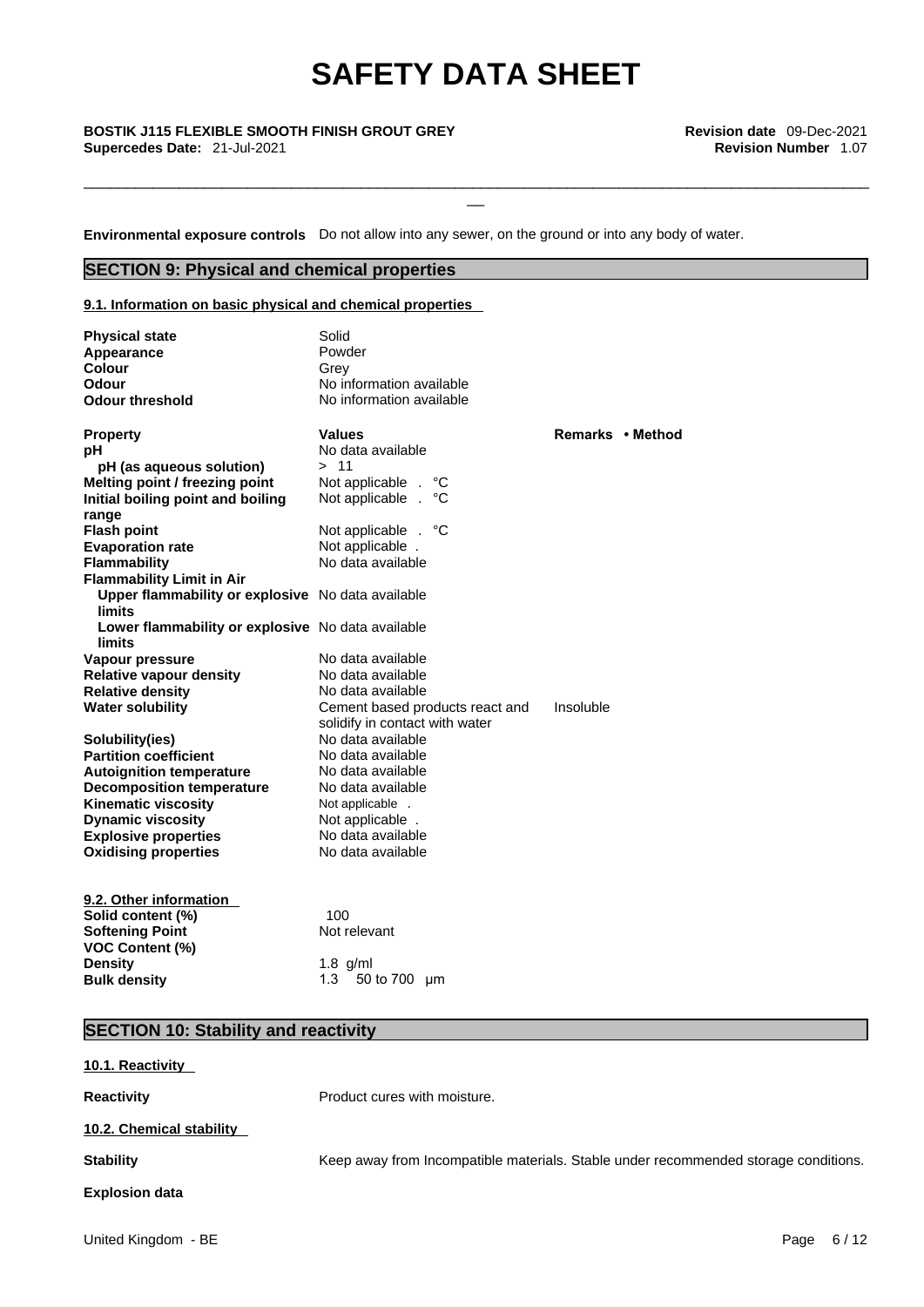\_\_\_\_\_\_\_\_\_\_\_\_\_\_\_\_\_\_\_\_\_\_\_\_\_\_\_\_\_\_\_\_\_\_\_\_\_\_\_\_\_\_\_\_\_\_\_\_\_\_\_\_\_\_\_\_\_\_\_\_\_\_\_\_\_\_\_\_\_\_\_\_\_\_\_\_\_\_\_\_\_\_\_\_\_\_\_\_\_\_\_

# \_\_ **BOSTIK J115 FLEXIBLE SMOOTH FINISH GROUT GREY Revision date** 09-Dec-2021 **Supercedes Date:** 21-Jul-2021 **Revision Number** 1.07

| Possibility of hazardous reactions None under normal processing.               |
|--------------------------------------------------------------------------------|
|                                                                                |
| Product cures with moisture. Protect from moisture.                            |
|                                                                                |
| Strong acids. Strong bases. Strong oxidising agents. Acids. Aluminium.         |
|                                                                                |
| None under normal use conditions. Stable under recommended storage conditions. |
|                                                                                |

#### **11.1. Information on toxicological effects**

#### **Information on likely routes of exposure**

#### **Product Information**

| <b>Inhalation</b>   | Specific test data for the substance or mixture is not available. May cause irritation of<br>respiratory tract.                                                                                                                                           |
|---------------------|-----------------------------------------------------------------------------------------------------------------------------------------------------------------------------------------------------------------------------------------------------------|
| Eye contact         | Specific test data for the substance or mixture is not available. Causes serious eye<br>damage. May cause irreversible damage to eyes.                                                                                                                    |
| <b>Skin contact</b> | Specific test data for the substance or mixture is not available. May cause sensitisation<br>by skin contact. Repeated or prolonged skin contact may cause allergic reactions with<br>susceptible persons. (based on components). Causes skin irritation. |
| Ingestion           | Specific test data for the substance or mixture is not available. Ingestion may cause<br>gastrointestinal irritation, nausea, vomiting and diarrhoea.                                                                                                     |
|                     | Symptoms related to the physical, chemical and toxicological characteristics                                                                                                                                                                              |
| Symptoms            | Redness. Burning. May cause blindness. Itching. Rashes. Hives. May cause redness<br>and tearing of the eyes.                                                                                                                                              |

#### **Numerical measures of toxicity**

#### **Acute toxicity**

#### **Component Information**

| Chemical name                        | Oral LD50                    | Dermal LD50      | Inhalation LC50 |
|--------------------------------------|------------------------------|------------------|-----------------|
| Quartz<br>14808-60-7                 | >2000 mg/kg (Rattus)         |                  |                 |
| <b>Portland Cement</b><br>65997-15-1 | LD50 $>$ 2000 mg/Kg (Rattus) | LD50 >2000 mg/Kg |                 |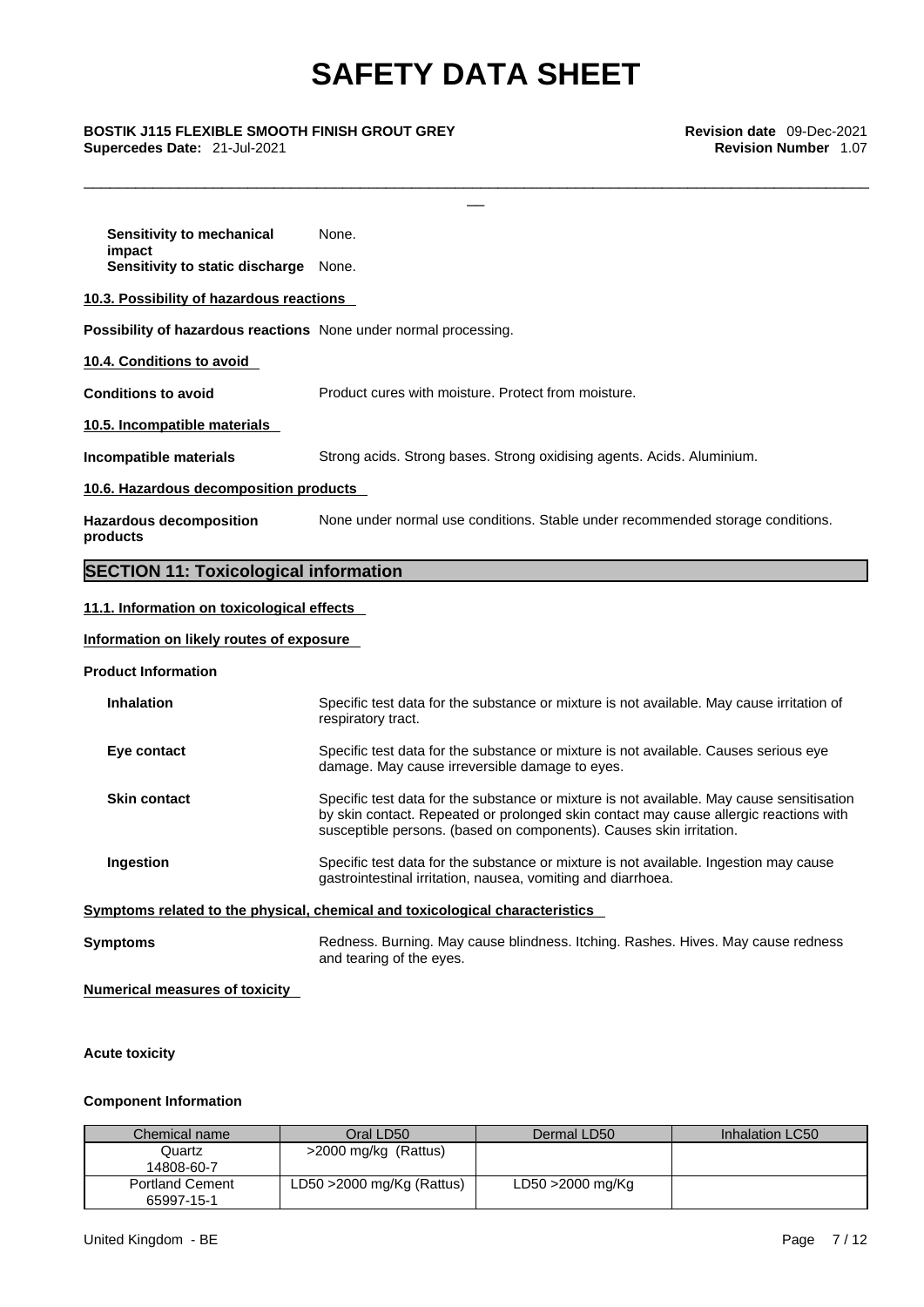\_\_\_\_\_\_\_\_\_\_\_\_\_\_\_\_\_\_\_\_\_\_\_\_\_\_\_\_\_\_\_\_\_\_\_\_\_\_\_\_\_\_\_\_\_\_\_\_\_\_\_\_\_\_\_\_\_\_\_\_\_\_\_\_\_\_\_\_\_\_\_\_\_\_\_\_\_\_\_\_\_\_\_\_\_\_\_\_\_\_\_

# \_\_ **BOSTIK J115 FLEXIBLE SMOOTH FINISH GROUT GREY Revision date** 09-Dec-2021

**Supercedes Date:** 21-Jul-2021 **Revision Number** 1.07

| 2-octyl-2H-isothiazol-3-one<br>[OIT]<br>26530-20-1                                         | $=125$ mg/kg (Rattus)                                                       | = 690 mg/kg (Oryctolagus<br>cuniculus)                                                |  |  |
|--------------------------------------------------------------------------------------------|-----------------------------------------------------------------------------|---------------------------------------------------------------------------------------|--|--|
| Delayed and immediate effects as well as chronic effects from short and long-term exposure |                                                                             |                                                                                       |  |  |
| <b>Skin corrosion/irritation</b>                                                           | Classification based on data available for ingredients. Irritating to skin. |                                                                                       |  |  |
| Serious eye damage/eye irritation                                                          | damage to eyes.                                                             | Classification based on data available for ingredients. Causes burns. Risk of serious |  |  |
| Respiratory or skin sensitisation                                                          | May cause sensitisation by skin contact.                                    |                                                                                       |  |  |
| <b>Germ cell mutagenicity</b>                                                              |                                                                             | Based on available data, the classification criteria are not met.                     |  |  |
| Carcinogenicity                                                                            |                                                                             | Based on available data, the classification criteria are not met.                     |  |  |
| <b>Reproductive toxicity</b>                                                               |                                                                             | Based on available data, the classification criteria are not met.                     |  |  |
| <b>STOT - single exposure</b>                                                              | May cause respiratory irritation.                                           |                                                                                       |  |  |
| <b>STOT - repeated exposure</b>                                                            |                                                                             | Based on available data, the classification criteria are not met.                     |  |  |
| <b>Aspiration hazard</b>                                                                   |                                                                             | Based on available data, the classification criteria are not met.                     |  |  |
| 11.2. Information on other hazards                                                         |                                                                             |                                                                                       |  |  |
| 11.2.1. Endocrine disrupting properties                                                    |                                                                             |                                                                                       |  |  |
| <b>Endocrine disrupting properties</b>                                                     | No information available.                                                   |                                                                                       |  |  |
| 11.2.2. Other information                                                                  |                                                                             |                                                                                       |  |  |
| Other adverse effects                                                                      | No information available.                                                   |                                                                                       |  |  |
| <b>SECTION 12: Ecological information</b>                                                  |                                                                             |                                                                                       |  |  |

### **12.1. Toxicity**

#### **Ecotoxicity**

| Chemical name            | Algae/aguatic        | Fish                     | Toxicity to              | Crustacea    | M-Factor | M-Factor    |  |
|--------------------------|----------------------|--------------------------|--------------------------|--------------|----------|-------------|--|
|                          | plants               |                          | microorganisms           |              |          | (long-term) |  |
| 2-octyl-2H-isothiazol-3- | $EC50(72h) =$        | $LC50 (96h) =$           | $\overline{\phantom{0}}$ | EC50 (48h)   |          |             |  |
| one [OIT]                | $0.084 \text{ ma/L}$ | $0.036 \,\mathrm{mag/L}$ |                          | $=0.42$ mg/L |          |             |  |
| 26530-20-1               | Scenedesmus          | (Oncorhynchus            |                          | (OECD 202)   |          |             |  |
|                          | subspicatus)         | mykiss) (OECD            |                          |              |          |             |  |
|                          | (OECD 201)           | 203)                     |                          |              |          |             |  |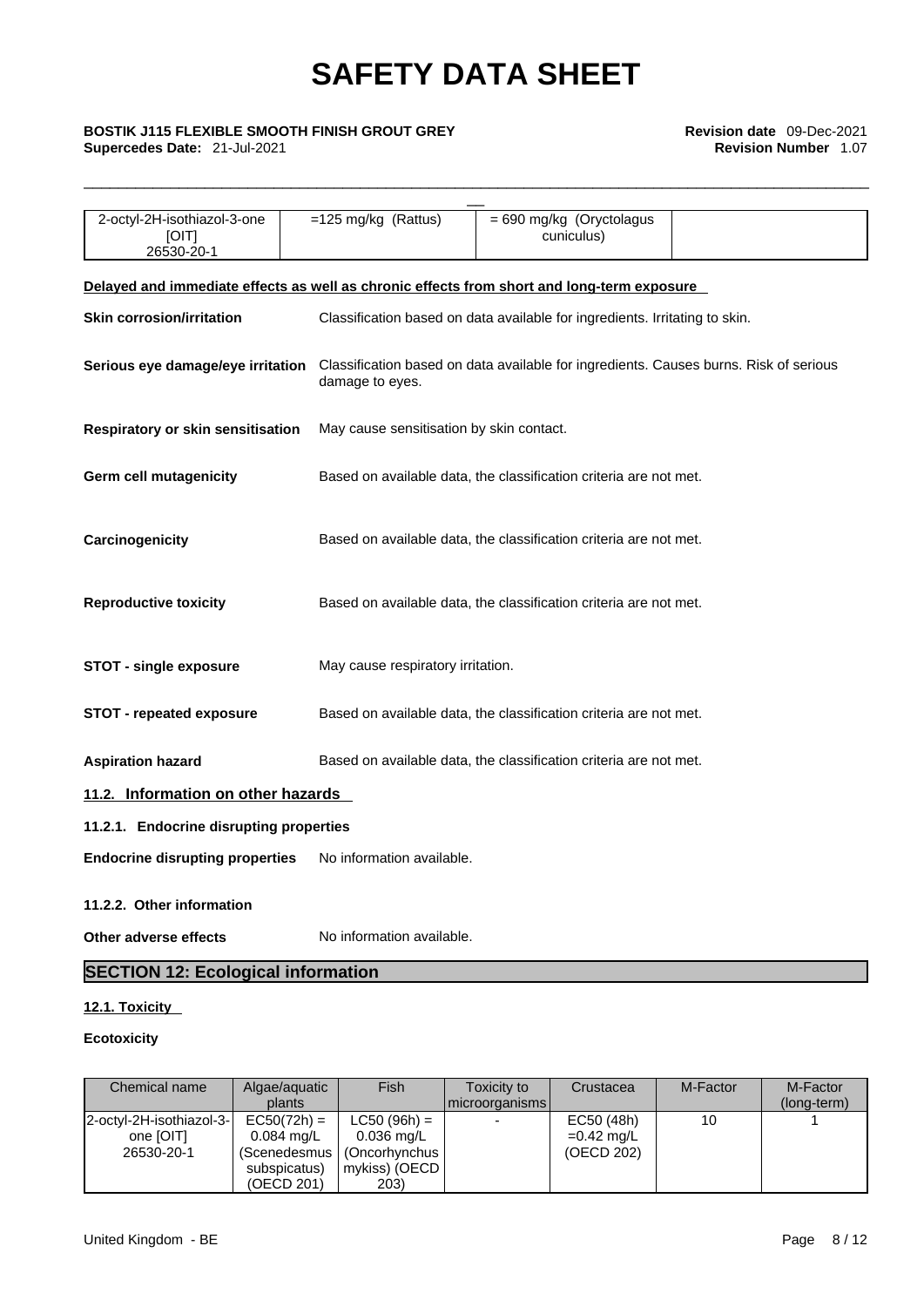\_\_\_\_\_\_\_\_\_\_\_\_\_\_\_\_\_\_\_\_\_\_\_\_\_\_\_\_\_\_\_\_\_\_\_\_\_\_\_\_\_\_\_\_\_\_\_\_\_\_\_\_\_\_\_\_\_\_\_\_\_\_\_\_\_\_\_\_\_\_\_\_\_\_\_\_\_\_\_\_\_\_\_\_\_\_\_\_\_\_\_

#### **12.2. Persistence and degradability**

#### **Persistence and degradability** No information available.

| <b>Component Information</b>                   |                      |                     |                       |
|------------------------------------------------|----------------------|---------------------|-----------------------|
| 2-octyl-2H-isothiazol-3-one [OIT] (26530-20-1) |                      |                     |                       |
| <b>Method</b>                                  | <b>Exposure time</b> | Value               | <b>Results</b>        |
| <b>IOECD Test No. 309: Aerobic</b>             |                      | Half-life 0.6-1.4 d | Readily biodegradable |
| Mineralization in Surface Water -              |                      |                     |                       |
| Simulation Biodegradation Test                 |                      |                     |                       |

#### **12.3. Bioaccumulative potential**

**Bioaccumulation** There is no data for this product.

#### **Component Information**

| Chemical name                                   | <b>Partition coefficient</b> | Bioconcentration factor (BCF) |
|-------------------------------------------------|------------------------------|-------------------------------|
| Quartz<br>14808-60-7                            |                              |                               |
| 2-octyl-2H-isothiazol-3-one [OIT]<br>26530-20-1 | 2.92                         |                               |

#### **12.4. Mobility in soil**

**Mobility in soil** No information available.

#### **12.5. Results of PBT and vPvB assessment**

**PBT and vPvB assessment** The product does not contain any substance(s) classified as PBT or vPvB.

| Chemical name                     | PBT and vPvB assessment   |
|-----------------------------------|---------------------------|
| 2-octyl-2H-isothiazol-3-one [OIT] | / ∨PvB                    |
| 26530-20-1                        | The substance is not PBT. |

#### **12.6. Other adverse effects**

**Other adverse effects** No information available.

#### **SECTION 13: Disposal considerations**

#### **13.1. Waste treatment methods**

| Waste from residues/unused<br>products | Dispose of contents/container in accordance with local, regional, national, and<br>international regulations as applicable. Dispose of waste in accordance with<br>environmental legislation.                                                                                                                                                                                                       |
|----------------------------------------|-----------------------------------------------------------------------------------------------------------------------------------------------------------------------------------------------------------------------------------------------------------------------------------------------------------------------------------------------------------------------------------------------------|
| Contaminated packaging                 | Do not reuse empty containers. Handle contaminated packages in the same way as the<br>product itself.                                                                                                                                                                                                                                                                                               |
| European Waste Catalogue               | 17,09,04 mixed construction and demolition wastes other than those mentioned in 17,09<br>01, 17 09 02 and 17 09 03<br>10 13 06 particulates and dust (except 10 13 12 and 10 13 13)<br>Cured product can be treated as construction waste. In the management of larger<br>quantities consult with local authorities and local waste disposal company<br>10 13 14 waste concrete and concrete sludge |
| <b>Other information</b>               | Waste codes should be assigned by the user based on the application for which the                                                                                                                                                                                                                                                                                                                   |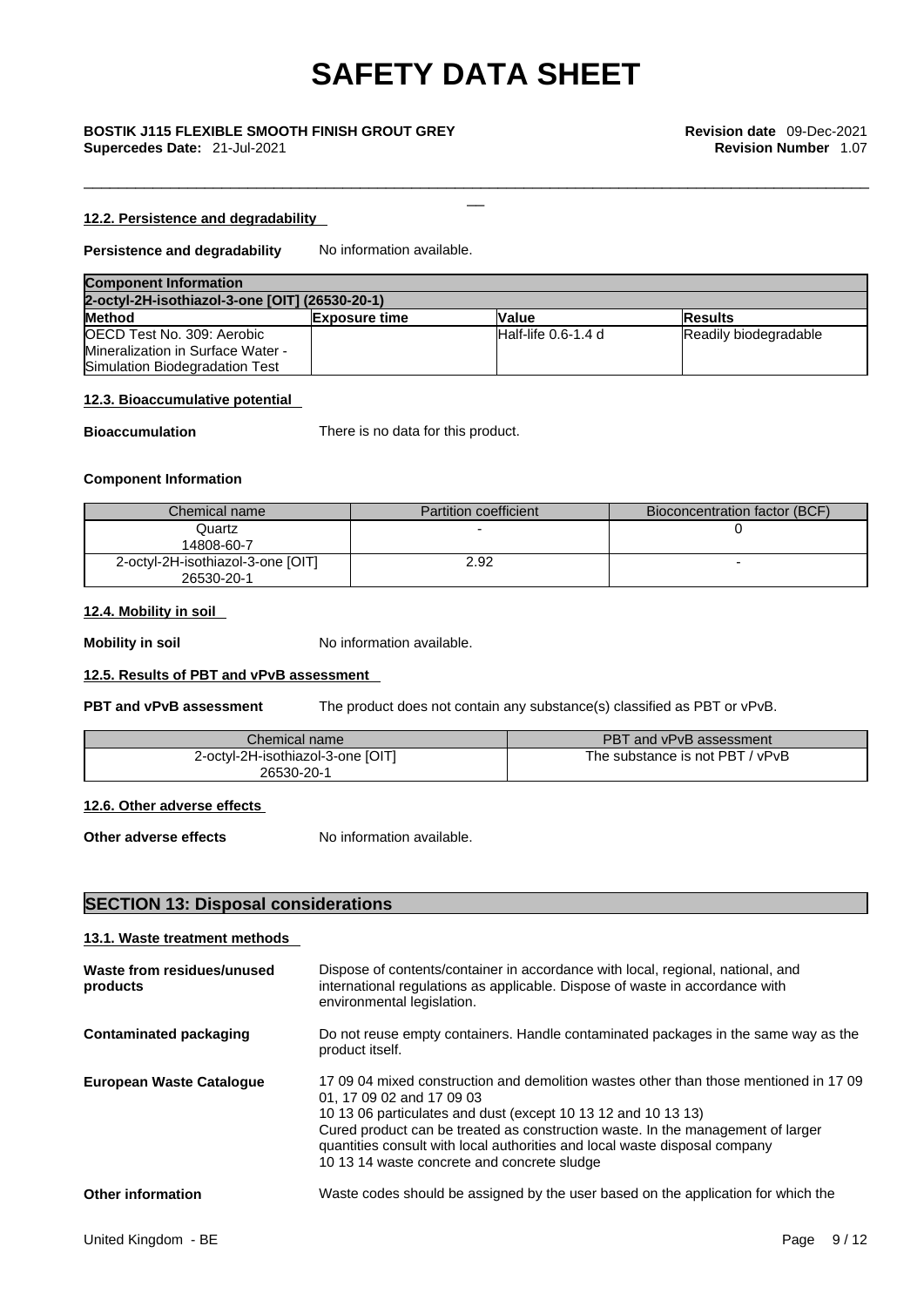\_\_\_\_\_\_\_\_\_\_\_\_\_\_\_\_\_\_\_\_\_\_\_\_\_\_\_\_\_\_\_\_\_\_\_\_\_\_\_\_\_\_\_\_\_\_\_\_\_\_\_\_\_\_\_\_\_\_\_\_\_\_\_\_\_\_\_\_\_\_\_\_\_\_\_\_\_\_\_\_\_\_\_\_\_\_\_\_\_\_\_

\_\_ **BOSTIK J115 FLEXIBLE SMOOTH FINISH GROUT GREY Revision date** 09-Dec-2021 **Supercedes Date:** 21-Jul-2021 **Revision Number** 1.07

product was used.

#### **SECTION 14: Transport information**

|             | Land transport (ADR/RID)<br>14.1 UN number or ID number<br>14.2 Proper Shipping Name<br>14.3 Transport hazard class(es)<br>14.4 Packing group<br>14.5 Environmental hazards<br><b>14.6 Special Provisions</b> | Not regulated<br>Not regulated<br>Not regulated<br>Not regulated<br>Not applicable<br>None |                |
|-------------|---------------------------------------------------------------------------------------------------------------------------------------------------------------------------------------------------------------|--------------------------------------------------------------------------------------------|----------------|
|             |                                                                                                                                                                                                               |                                                                                            |                |
| <b>IMDG</b> |                                                                                                                                                                                                               |                                                                                            |                |
|             | 14.1 UN number or ID number                                                                                                                                                                                   | Not regulated                                                                              |                |
|             | 14.2 Proper Shipping Name                                                                                                                                                                                     | Not regulated                                                                              |                |
|             | 14.3 Transport hazard class(es)                                                                                                                                                                               | Not regulated                                                                              |                |
|             | 14.4 Packing group                                                                                                                                                                                            | Not regulated                                                                              |                |
|             | 14.5 Marine pollutant                                                                                                                                                                                         | NP.                                                                                        |                |
|             | <b>14.6 Special Provisions</b>                                                                                                                                                                                | None                                                                                       |                |
|             |                                                                                                                                                                                                               | 14.7 Transport in bulk according to Annex II of MARPOL and the IBC Code                    | Not applicable |

| Air transport (ICAO-TI / IATA-DGR) |                |  |  |
|------------------------------------|----------------|--|--|
| 14.1 UN number or ID number        | Not regulated  |  |  |
| 14.2 Proper Shipping Name          | Not regulated  |  |  |
| 14.3 Transport hazard class(es)    | Not regulated  |  |  |
| 14.4 Packing group                 | Not regulated  |  |  |
| 14.5 Environmental hazards         | Not applicable |  |  |
| <b>14.6 Special Provisions</b>     | None           |  |  |
|                                    |                |  |  |

#### **Section 15: REGULATORY INFORMATION**

#### **15.1. Safety, health and environmental regulations/legislation specific for the substance or mixture**

#### **European Union**

Take note of Directive 98/24/EC on the protection of the health and safety of workers from the risks related to chemical agents at work

Check whether measures in accordance with Directive 94/33/EC for the protection of young people at work must be taken.

Take note of Directive 92/85/EC on the protection of pregnant and breastfeeding women at work

#### **Registration, Evaluation, Authorization, and Restriction of Chemicals (REACh) Regulation (EC 1907/2006)**

#### **SVHC: Substances of Very High Concern for Authorisation:**

This product does not contain candidate substances of very high concern at a concentration >=0.1% (Regulation (EC) No. 1907/2006 (REACH), Article 59)

#### **EU-REACH (1907/2006) - Annex XVII - Substances subject to Restriction**

This product contains one or more substance(s) subject to restriction (Regulation (EC) No. 1907/2006 (REACH), Annex XVII).

| Chemical name        | <b>CAS No</b> | Restricted substance per REACH<br>Annex XVII |
|----------------------|---------------|----------------------------------------------|
| Portland<br>I Cement | 65997-15-1    |                                              |

**47** where product supplied with reducing agent the packaging must be marked with the storage conditions and storage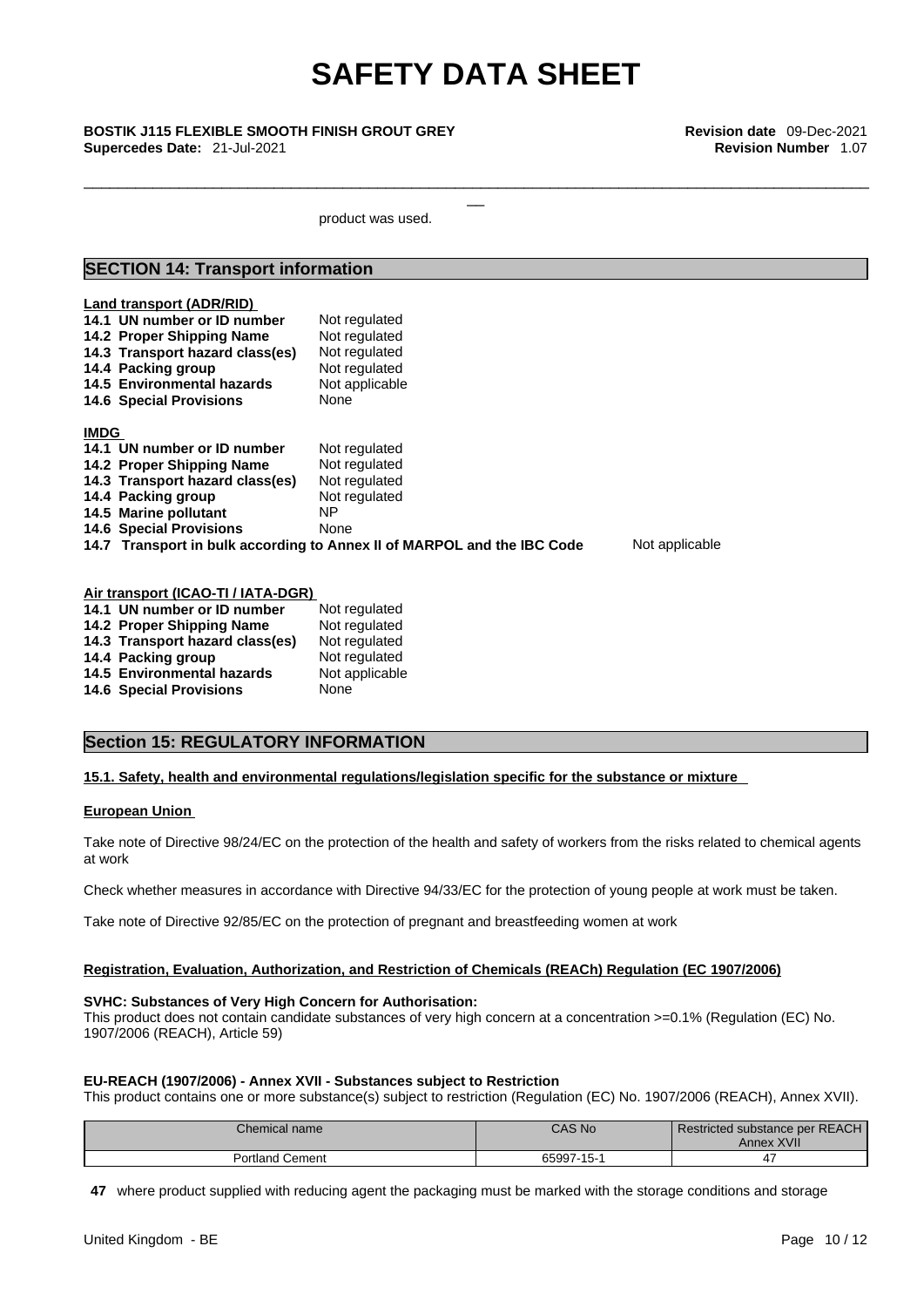period appropriate to maintaining the activity of the reducing agent to keep the content of soluble chromium VI below 2mg/Kg.

\_\_\_\_\_\_\_\_\_\_\_\_\_\_\_\_\_\_\_\_\_\_\_\_\_\_\_\_\_\_\_\_\_\_\_\_\_\_\_\_\_\_\_\_\_\_\_\_\_\_\_\_\_\_\_\_\_\_\_\_\_\_\_\_\_\_\_\_\_\_\_\_\_\_\_\_\_\_\_\_\_\_\_\_\_\_\_\_\_\_\_

**Substance subject to authorisation per REACH Annex XIV**

This product does not contain substances subject to authorisation (Regulation (EC) No. 1907/2006 (REACH), Annex XIV)

**Ozone-depleting substances (ODS) regulation (EC) 1005/2009** Not applicable

**Persistent Organic Pollutants** Not applicable

#### **National regulations**

#### **15.2. Chemical safety assessment**

Chemical Safety Assessments have been carried out by the Reach registrants for substances registered at >10 tpa. No Chemical Safety Assessment has been carried out for this mixture

#### **SECTION 16: Other information**

#### **Key or legend to abbreviations and acronyms used in the safety data sheet**

#### **Full text of H-Statements referred to under section 3**

- H301 Toxic if swallowed
- H311 Toxic in contact with skin
- H314 Causes severe skin burns and eye damage
- H315 Causes skin irritation
- H317 May cause an allergic skin reaction
- H318 Causes serious eye damage
- H331 Toxic if inhaled
- H335 May cause respiratory irritation
- H400 Very toxic to aquatic life
- H410 Very toxic to aquatic life with long lasting effects

| Legend      |                                                           |
|-------------|-----------------------------------------------------------|
| <b>TWA</b>  | TWA (time-weighted average)                               |
| <b>STEL</b> | STEL (Short Term Exposure Limit)                          |
| Ceiling     | Ceiling Limit Value                                       |
| $\star$     | Skin designation                                          |
| <b>SVHC</b> | Substance(s) of Very High Concern                         |
| <b>PBT</b>  | Persistent, Bioaccumulative, and Toxic (PBT) Chemicals    |
| vPvB        | Very Persistent and very Bioaccumulative (vPvB) Chemicals |
| STOT RE     | Specific target organ toxicity - Repeated exposure        |
| STOT SE     | Specific target organ toxicity - Single exposure          |
| <b>EWC</b>  | European Waste Catalogue                                  |

| Key literature references and sources for data |  |
|------------------------------------------------|--|
| No information available                       |  |

| <b>Prepared By</b>   | <b>Product Safety &amp; Regulatory Affairs</b> |
|----------------------|------------------------------------------------|
| <b>Revision date</b> | 09-Dec-2021                                    |